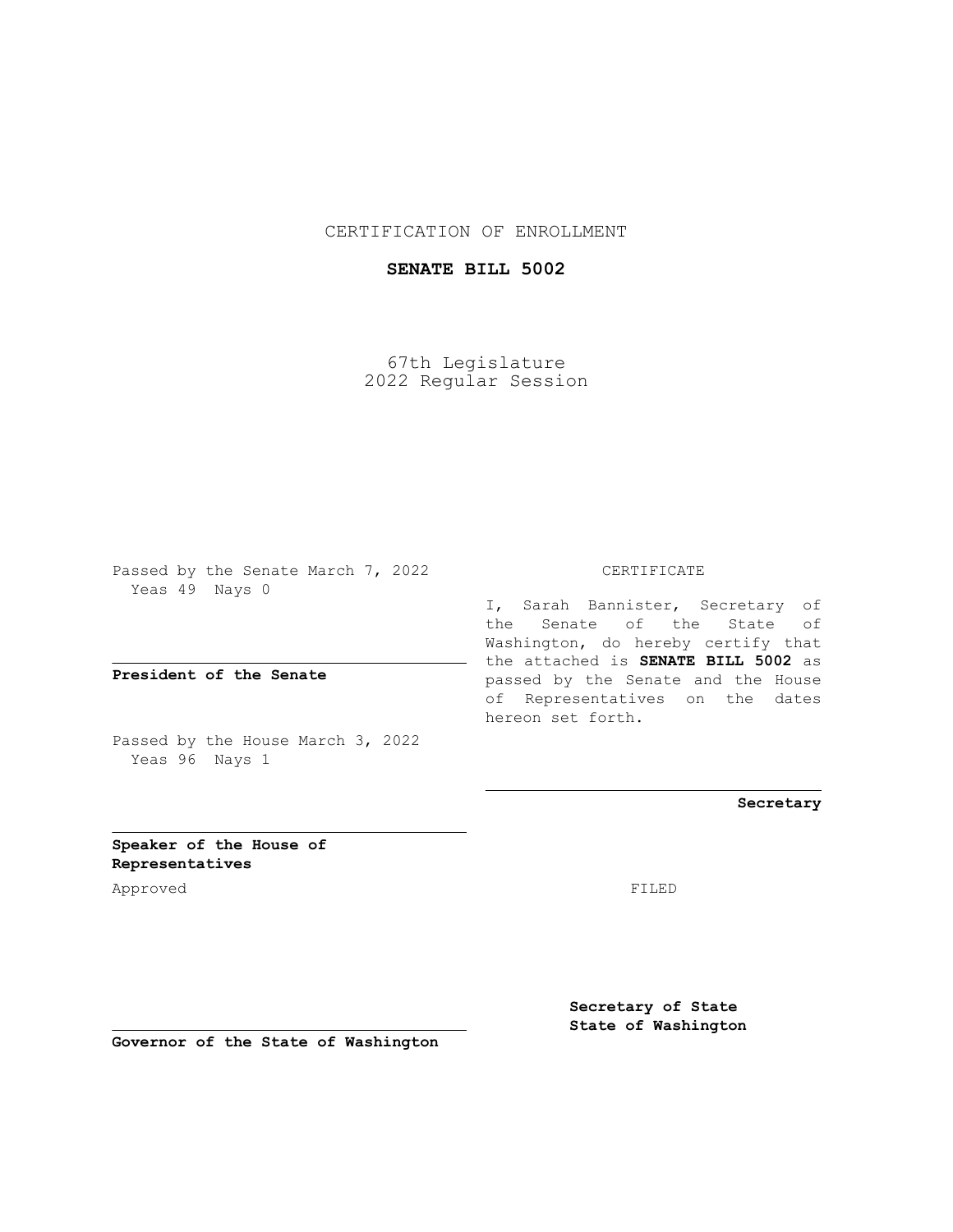## **SENATE BILL 5002**

AS AMENDED BY THE HOUSE

Passed Legislature - 2022 Regular Session

## **State of Washington 67th Legislature 2021 Regular Session**

**By** Senators Hunt, Carlyle, Conway, Dhingra, Hasegawa, Hawkins, Mullet, Rivers, and Wilson, C.; by request of State Auditor

Prefiled 12/08/20. Read first time 01/11/21. Referred to Committee on State Government & Elections.

1 AN ACT Relating to the state auditor's duties and procedures; 2 amending RCW 43.09.185, 43.09.230, 43.09.420, 43.09.430, 43.09.440, 3 and 43.09.455; amending 2012 c 164 s 709 (uncodified); repealing RCW 4 43.09.265, 43.09.435, 43.09.445, 43.09.450, 43.09.460, and 43.88.162; 5 and repealing 2005 c 385 s 1 (uncodified).

6 BE IT ENACTED BY THE LEGISLATURE OF THE STATE OF WASHINGTON:

7 **Sec. 1.** RCW 43.09.185 and 1995 c 301 s 8 are each amended to 8 read as follows:

9 State agencies and local governments shall immediately report to 10 the state auditor's office known or suspected loss of public funds or 11 assets or other illegal activity. The state auditor must adopt 12 policies as necessary to implement this section.

13 **Sec. 2.** RCW 43.09.230 and 2021 c 122 s 6 are each amended to 14 read as follows:

15 (1) As used in this section:

 (a) "Special purpose district" means every municipal and quasi- municipal corporation other than counties, cities, and towns. Such special purpose districts include, but are not limited to, water- sewer districts, fire protection districts, port districts, public utility districts, special districts as defined in RCW 85.38.010,

p. 1 SB 5002.PL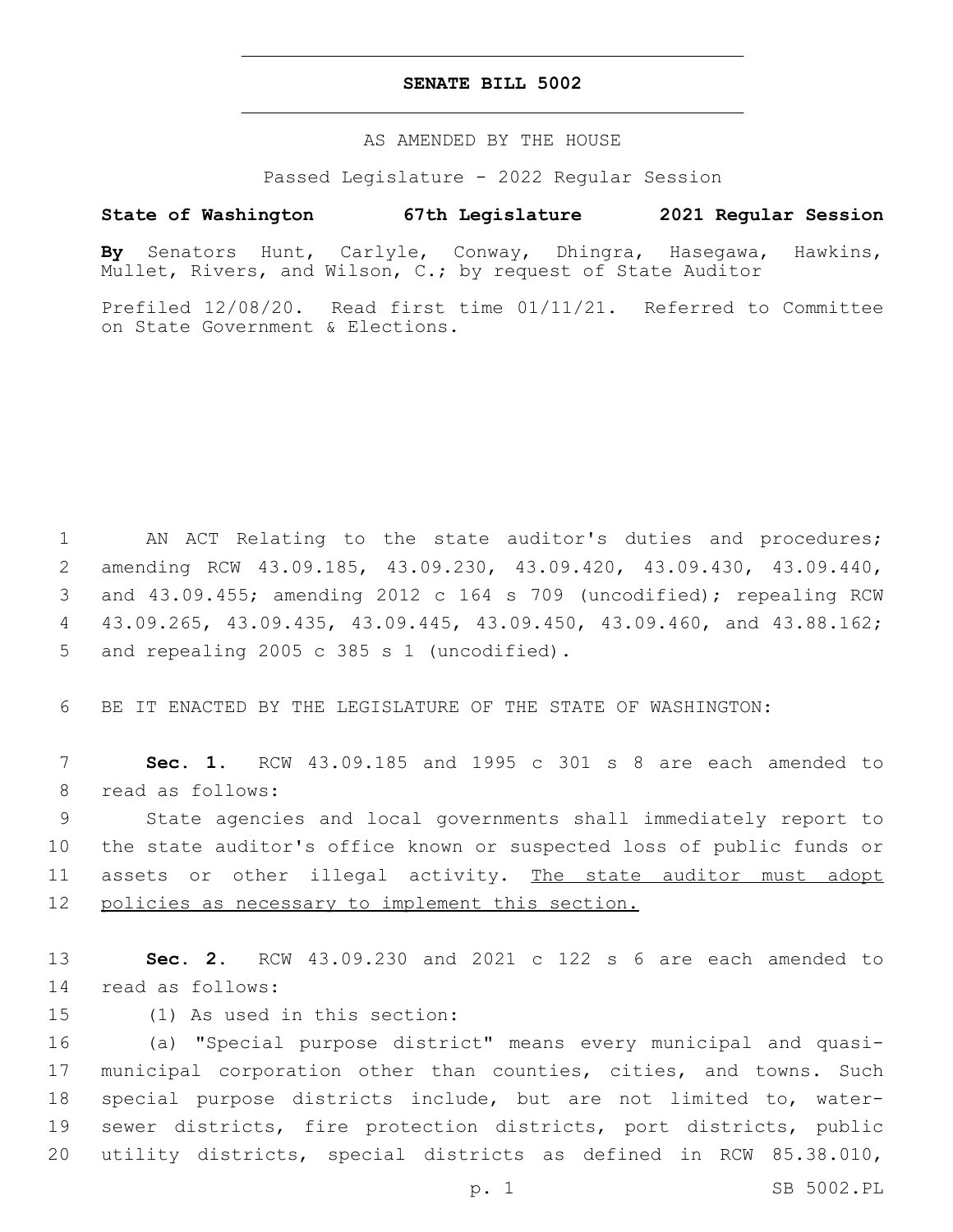lake and beach management districts, conservation districts, and 2 irrigation districts.

 (b) "Unauditable" means a special purpose district that the state auditor has determined to be incapable of being audited because the special purpose district has improperly maintained, failed to maintain, or failed to submit adequate accounts, records, files, or 7 reports for an audit to be completed.

 (2) The state auditor shall require from every local government financial reports covering the full period of each fiscal year, in accordance with the forms and methods prescribed by the state auditor, which shall be uniform for all accounts of the same class.

 Such reports shall be prepared, certified, and filed with the state auditor within one hundred fifty days after the close of each fiscal year. The state auditor may allow local governments a thirty- day extension for filing annual fiscal reports if the governor has 16 declared an emergency pursuant to RCW 43.06.210.

 The reports shall contain accurate statements, in summarized 18 form, of all collections made, or receipts received, by the officers from all sources; all accounts due the public treasury, but not collected; and all expenditures for every purpose, and by what authority authorized; and also: (a) A statement of all costs of ownership and operation, and of all income, of each and every public service industry owned and operated by a local government; (b) a statement of the entire public debt of every local government, to 25 which power has been delegated by the state to create a public debt, 26 showing the purpose for which each item of the debt was created, and 27 the provisions made for the payment thereof; and (c) a classified statement of all receipts and expenditures by any public 29 institution((; and (d) a statement of all expenditures for labor relations consultants, with the identification of each consultant, compensation, and the terms and conditions of each agreement or 32 arrangement;)) together with such other information as may be 33 required by the state auditor.

 The reports shall be certified as to their correctness by the state auditor, the state auditor's deputies, or other person legally 36 authorized to make such certification.

 Their substance shall be published in an annual volume of comparative statistics at the expense of the state as a public 39 document.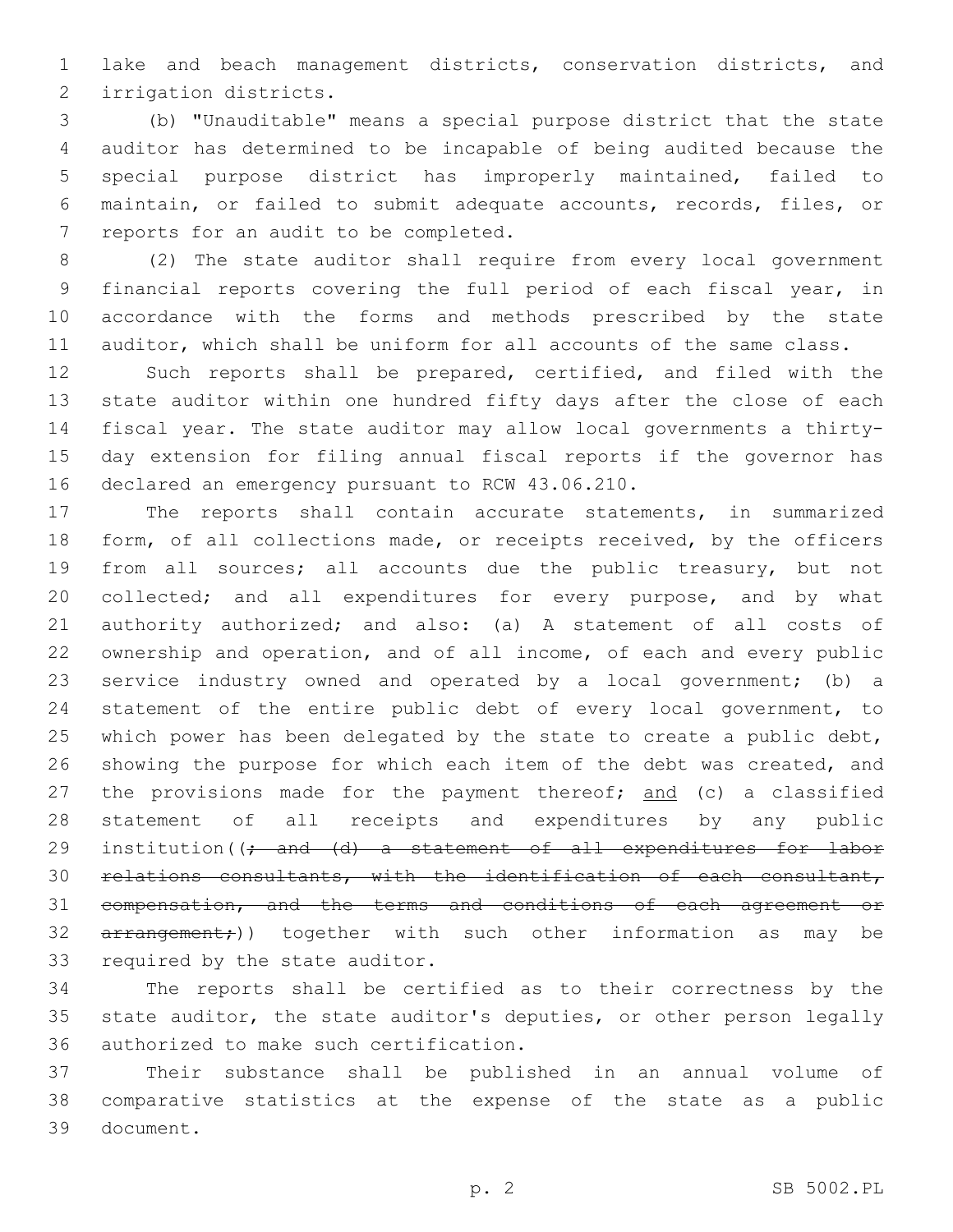(3)(a)(i) On or before December 31, 2020, and on or before December 31st of each year thereafter, the state auditor must search available records and notify the legislative authority of a county if any special purpose districts, located wholly or partially within the county, have been determined to be unauditable. If the boundaries of the special purpose district are located within more than one county, the state auditor must notify all legislative authorities of the counties within which the boundaries of the special purpose district 9 lie.

 (ii) If a county has been notified as provided in (a)(i) of this subsection (3), the special purpose district and the county auditor, acting on behalf of the special purpose district, are prohibited from issuing any warrants against the funds of the special purpose district until the district has had its report certified by the state 15 auditor.

 (iii) Notwithstanding (a)(ii) of this subsection (3), a county may authorize the special purpose district and the county auditor to issue warrants against the funds of the special purpose district:

 (A) In order to prevent the discontinuation or interruption of 20 any district services;

(B) For emergency or public health purposes; or

 (C) To allow the district to carry out any district duties or 23 responsibilities.

 (b)(i) On or before December 31, 2020, and on or before December 25 31st of each year thereafter, the state auditor must search available records and notify the state treasurer if any special purpose 27 districts have been determined to be unauditable.

 (ii) If the state treasurer has been notified as provided in (b)(i) of this subsection (3), the state treasurer may not distribute any local sales and use taxes imposed by a special purpose district to the district until the district has had its report certified by 32 the state auditor.

 **Sec. 3.** RCW 43.09.420 and 1993 c 216 s 1 are each amended to 34 read as follows:

 As part of the routine audits of state agencies, the state auditor shall audit all revolving funds, local funds, and other state funds and state accounts that are not managed by or in the care of the state treasurer and that are under the control of state agencies, including but not limited to state departments, boards, and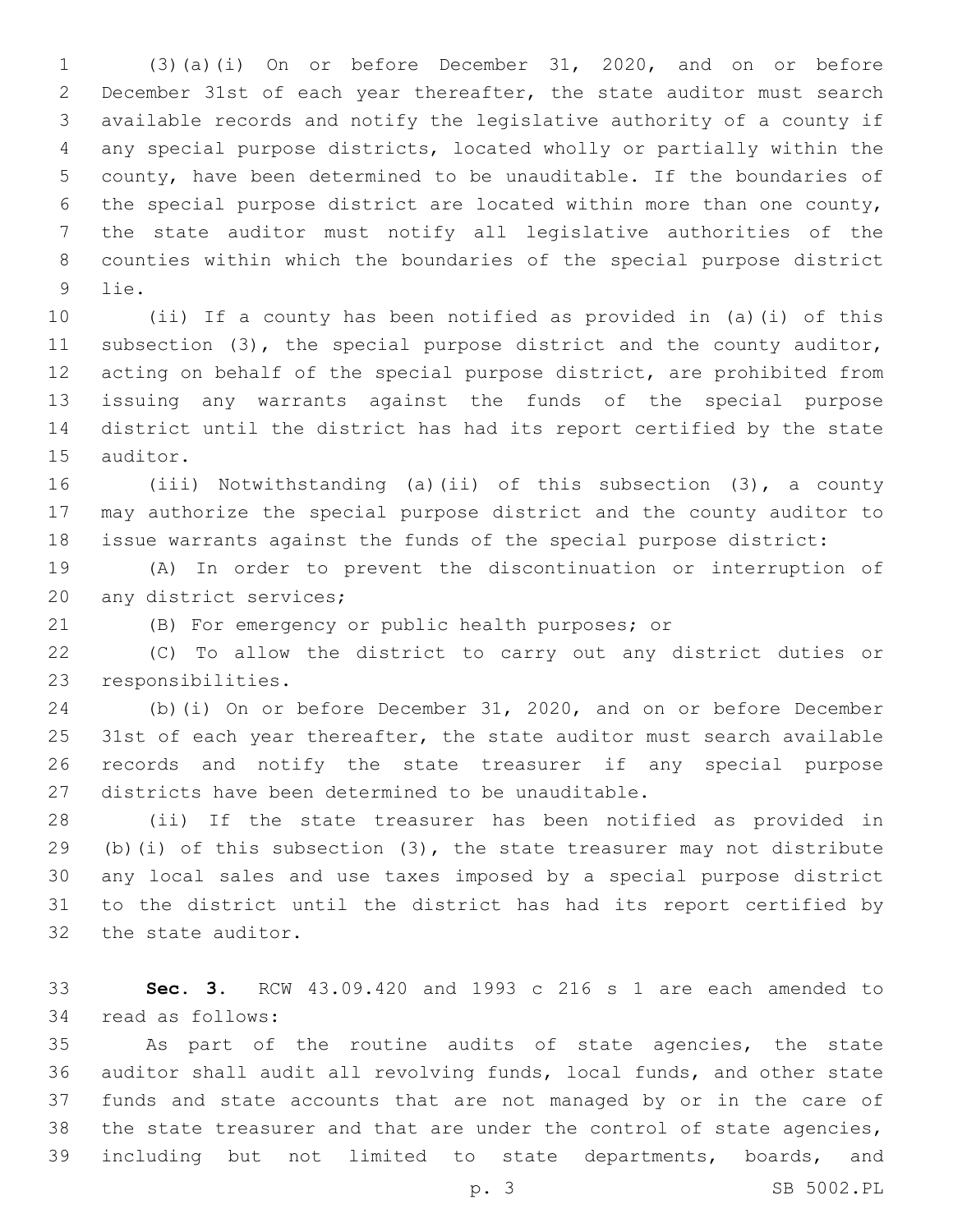1 commissions. In conducting the audits of these funds and accounts, 2 the auditor shall examine revenues and expenditures or assets and 3 liabilities, accounting methods and procedures, and recordkeeping 4 practices. ((In addition to including the results of these 5 examinations as part of the routine audits of the agencies, the 6 auditor shall report to the legislature on the status of all such 7 funds and accounts that have been examined during the preceding 8 biennium and any recommendations for their improved financial 9 management. Such a report shall be filed with the legislature within 10 five months of the end of each biennium regarding the funds and 11 accounts audited during the biennium. The first such report shall be 12 filed by December 1, 1993, regarding any such funds and accounts 13 audited during the 1991-93 biennium.))

14 **Sec. 4.** RCW 43.09.430 and 2005 c 385 s 2 are each amended to 15 read as follows:

16 For purposes of ((RCW 43.09.435 through 43.09.460:

17 (1) "Board" means the citizen advisory board created in RCW 18 43.09.435.

19 (2) "Draft work plan" means the work plan for conducting 20 performance audits of state agencies proposed by the board and state 21 auditor after the statewide performance review.

22 (3) "Final performance audit report" means a written document 23 jointly released by the citizen advisory board and the state auditor 24 that includes the findings and comments from the preliminary 25 performance audit report.

26 (4) "Final work plan" means the work plan for conducting 27 performance audits of state agencies adopted by the board and state 28 auditor.

29 (5) "Performance audit" means an objective and systematic 30 assessment of a state agency or any of its programs, functions, or 31 activities by an independent evaluator in order to help public 32 officials improve efficiency, effectiveness, and accountability. 33 Performance audits include economy and efficiency audits and program  $34$  audits.

 (6) "Preliminary)) this chapter, "preliminary performance audit report" means a written document prepared after the completion of a performance audit to be submitted for comment before the final performance audit report. The preliminary performance audit report must contain the audit findings and any proposed recommendations to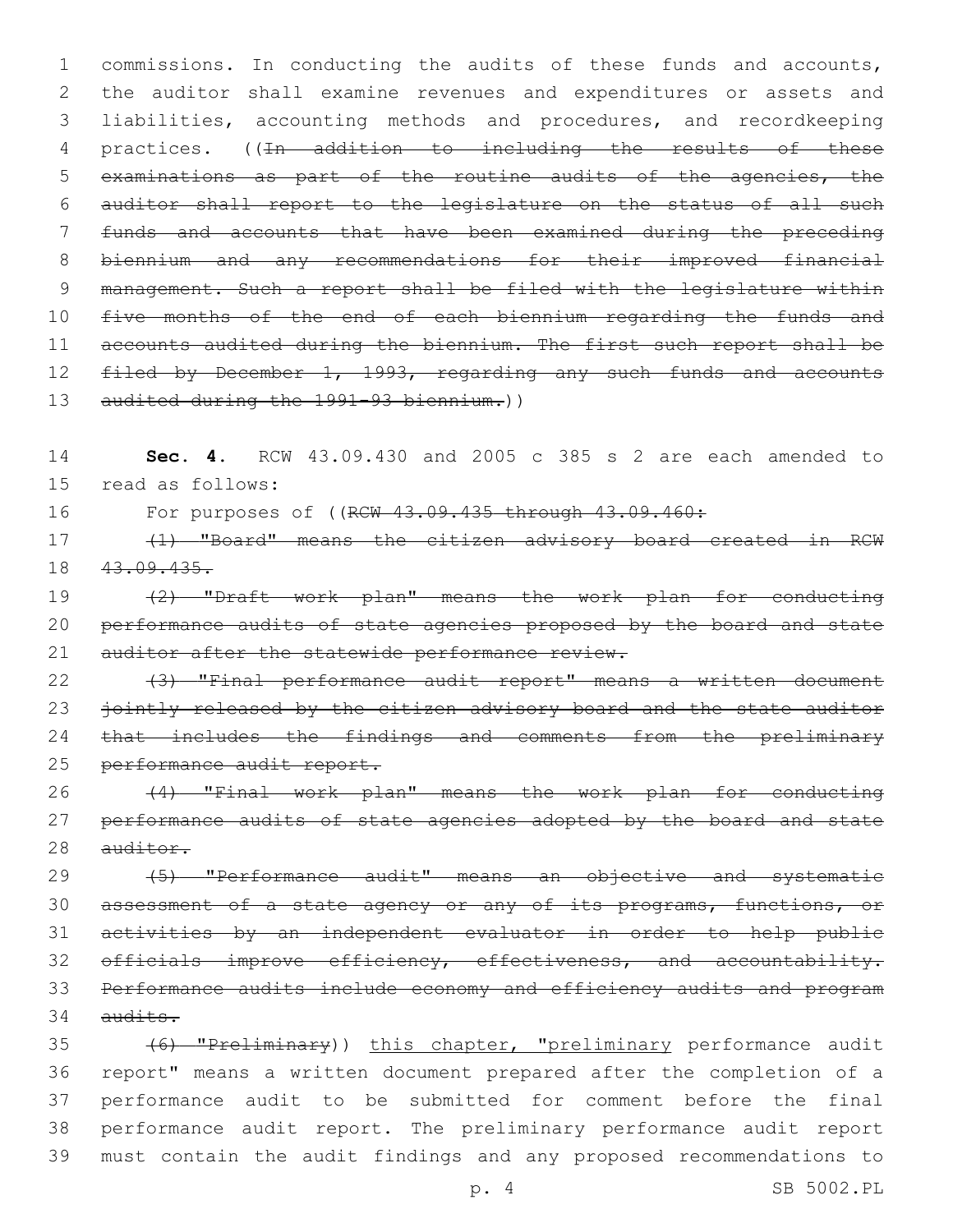1 improve the efficiency, effectiveness, or accountability of the state 2 agency being audited.

3 (((7) "State agency" or "agency" means a state agency, 4 department, office, officer, board, commission, bureau, division, 5 institution, or institution of higher education. "State agency" 6 includes all offices of executive branch state government elected 7 officials.))

8 **Sec. 5.** RCW 43.09.440 and 2012 c 229 s 817 are each amended to 9 read as follows:

10 (((1) The board and the state auditor shall collaborate with the 11 joint legislative audit and review committee regarding performance 12 audits of state government.

13 (a) The board shall establish criteria for performance audits 14 consistent with the criteria and standards followed by the joint 15 legislative audit and review committee. This criteria shall include, 16 at a minimum, the auditing standards of the United States government 17 accountability office, as well as legislative mandates and 18 performance objectives established by state agencies and the 19 <del>legislature. Mandates include, but are not limited to, agency</del> 20 strategies, timelines, program objectives, and mission and goals as 21 required in RCW 43.88.090.

22 (b) Using the criteria developed in (a) of this subsection, the 23 state auditor shall contract for a statewide performance review to be 24 completed as expeditiously as possible as a preliminary to a draft 25 work plan for conducting performance audits. The board and the state 26 auditor shall develop a schedule and common methodology for 27 conducting these reviews. The purpose of these performance reviews is 28 to identify those agencies, programs, functions, or activities most 29 likely to benefit from performance audits and to identify likely 30 areas warranting early review, taking into account prior performance 31 audits, if any, and prior fiscal audits.

32 (c) The board and the state auditor shall develop the draft work 33 plan for performance audits based on input from citizens, state 34 employees, including frontline employees, state managers, chairs and 35 ranking members of appropriate legislative committees, the joint 36 legislative audit and review committee, public officials, and others. 37 The draft work plan may include a list of agencies, programs, or 38 systems to be audited on a timeline decided by the board and the 39 state auditor based on a number of factors including risk,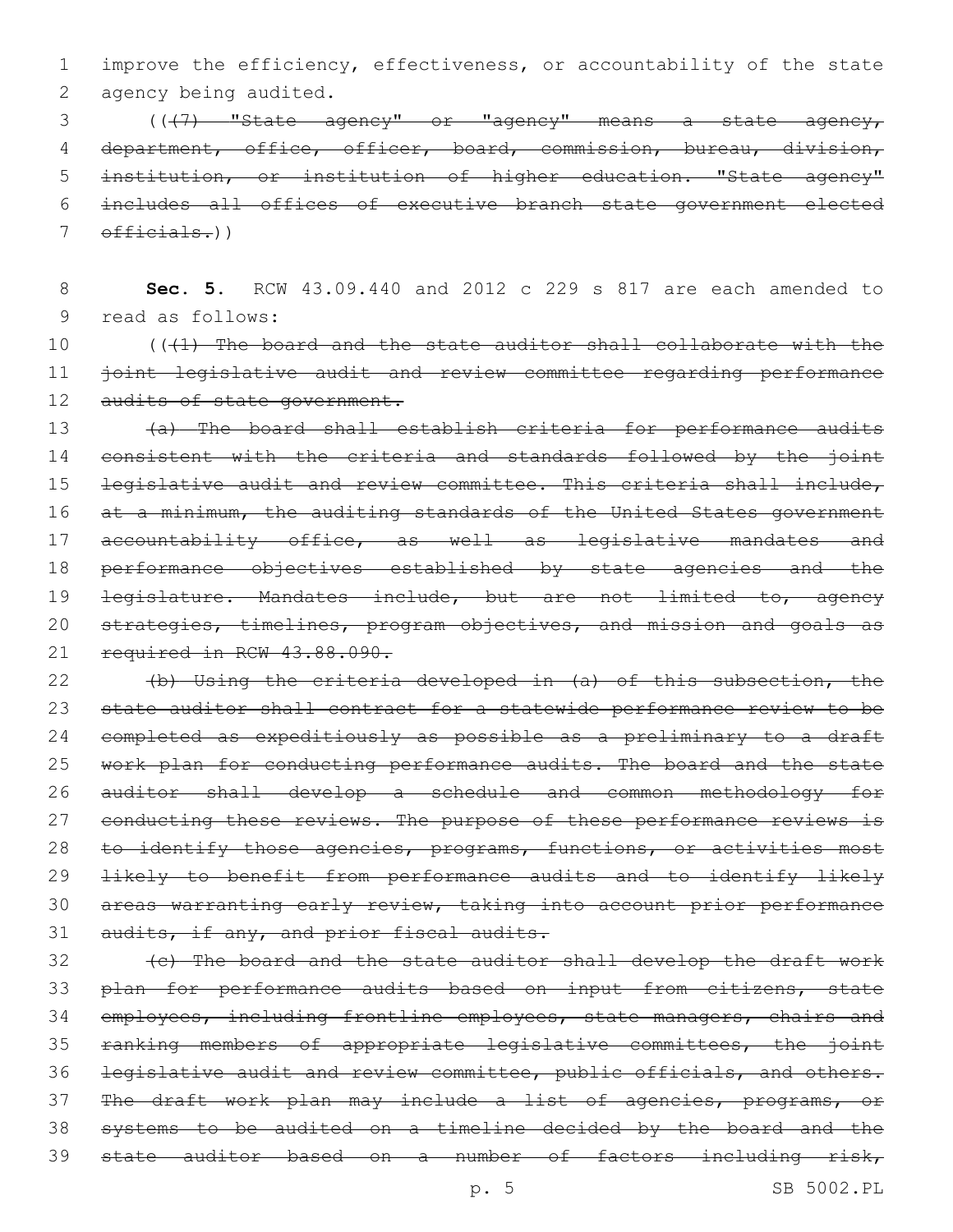1 importance, and citizen concerns. When putting together the draft 2 work plan, there should be consideration of all audits and reports 3 already required. On average, audits shall be designed to be 4 completed as expeditiously as possible.

5 (d) Before adopting the final work plan, the board shall consult 6 with the legislative auditor and other appropriate oversight and 7 audit entities to coordinate work plans and avoid duplication of 8 effort in their planned performance audits of state government 9 agencies. The board shall defer to the joint legislative audit and 10 review committee work plan if a similar audit is included on both 11 work plans for auditing.

12 (e) The state auditor shall contract out for performance audits. 13 In conducting the audits, agency frontline employees and internal 14 auditors should be involved.

15 (f) All audits must include consideration of reports prepared by 16 other government oversight entities.

17 (g) The audits may include:

18 (i) Identification of programs and services that can be 19 eliminated, reduced, consolidated, or enhanced;

20 (ii) Identification of funding sources to the state agency, to 21 programs, and to services that can be eliminated, reduced, 22 consolidated, or enhanced;

23 (iii) Analysis of gaps and overlaps in programs and services and 24 recommendations for improving, dropping, blending, or separating 25 functions to correct gaps or overlaps;

26 (iv) Analysis and recommendations for pooling information 27 technology systems used within the state agency, and evaluation of 28 information processing and telecommunications policy, organization, 29 and management;

 (v) Analysis of the roles and functions of the state agency, its programs, and its services and their compliance with statutory authority and recommendations for eliminating or changing those roles 33 and functions and ensuring compliance with statutory authority;

34 (vi) Recommendations for eliminating or changing statutes, rules, 35 and policy directives as may be necessary to ensure that the agency 36 carry out reasonably and properly those functions vested in the 37 agency by statute;

38 (vii) Verification of the reliability and validity of agency 39 performance data, self-assessments, and performance measurement 40 systems as required under RCW 43.88.090;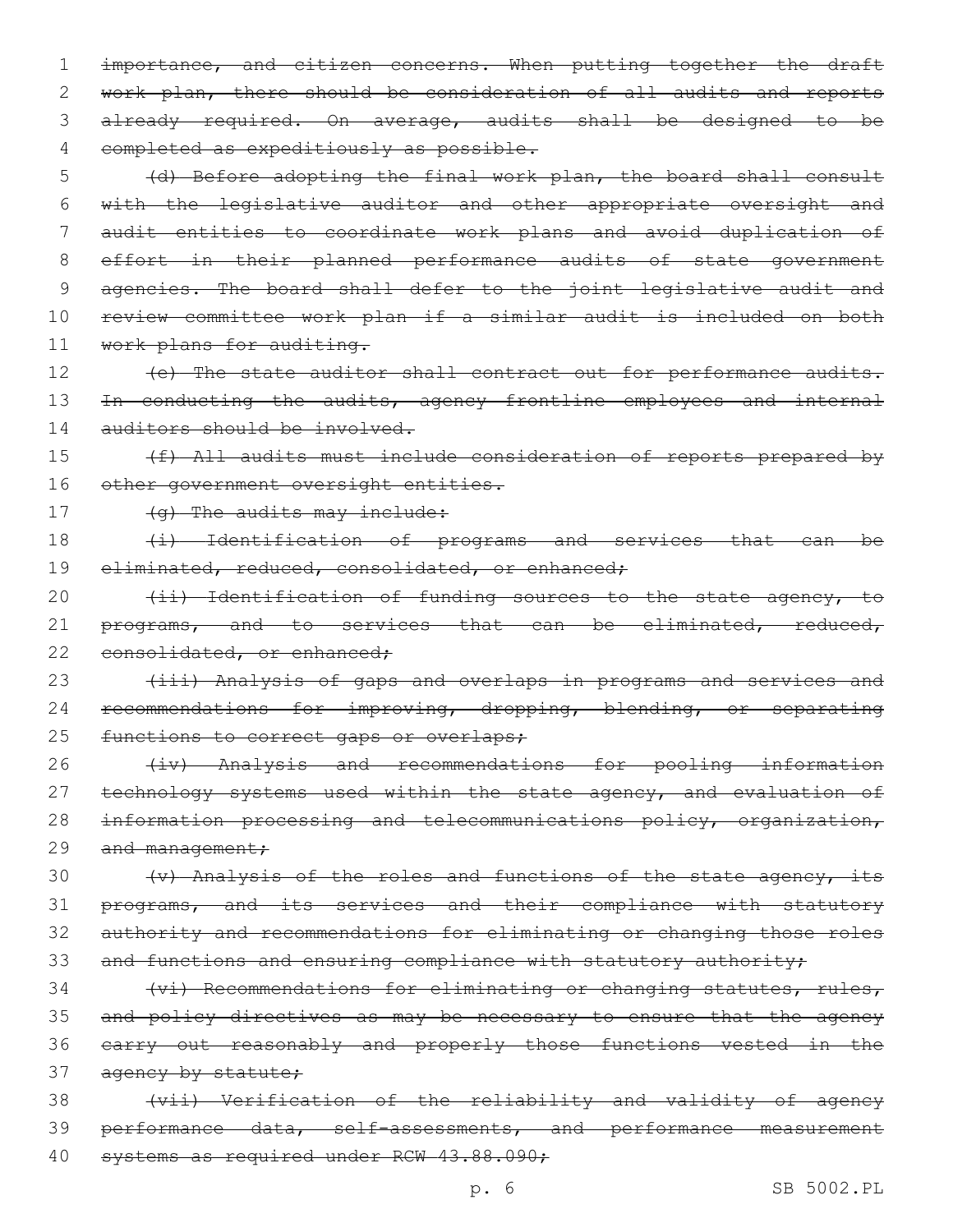1 (viii) Identification of potential cost savings in the state 2 agency, its programs, and its services;

3 (ix) Identification and recognition of best practices;

4 (x) Evaluation of planning, budgeting, and program evaluation 5 policies and practices;

6 (xi) Evaluation of personnel systems operation and management;

7 (xii) Evaluation of state purchasing operations and management 8 policies and practices; and

9 (xiii) Evaluation of organizational structure and staffing 10 <del>levels, particularly in terms of the ratio of managers and</del> 11 supervisors to nonmanagement personnel.

12 (h)) The state auditor must solicit comments on preliminary 13 performance audit reports from the audited state agency, the office 14 of the governor, and the office of financial management ( $\sqrt{\tau}$  the board, 15 the chairs and ranking members of appropriate legislative committees, 16 and the joint legislative audit and review committee for comment)). 17 Comments must be received within thirty days after receipt of the 18 preliminary performance audit report unless a different time period 19 is approved by the state auditor. All comments shall be incorporated 20 into the final performance audit report. The final performance audit 21 report shall include the objectives, scope, and methodology; the 22 audit results, including findings and recommendations; conclusions; 23 and identification of best practices.

 $24$  (( $(i)$  The board and the state auditor shall jointly release final 25 performance audit reports to the governor, the citizens of 26 Washington, the joint legislative audit and review committee, and the 27 appropriate standing legislative committees. Final performance audit 28 reports shall be posted on the internet.

29 (i) For institutions of higher education, performance audits shall not duplicate, and where applicable, shall make maximum use of existing audit records, accreditation reviews, and performance measures required by the office of financial management and nationally or regionally recognized accreditation organizations including accreditation of hospitals licensed under chapter 70.41 RCW 35 and ambulatory care facilities.

36 (2) The citizen board created under RCW 44.75.030 shall be 37 responsible for performance audits for transportation related 38 agencies as defined under RCW 44.75.020.))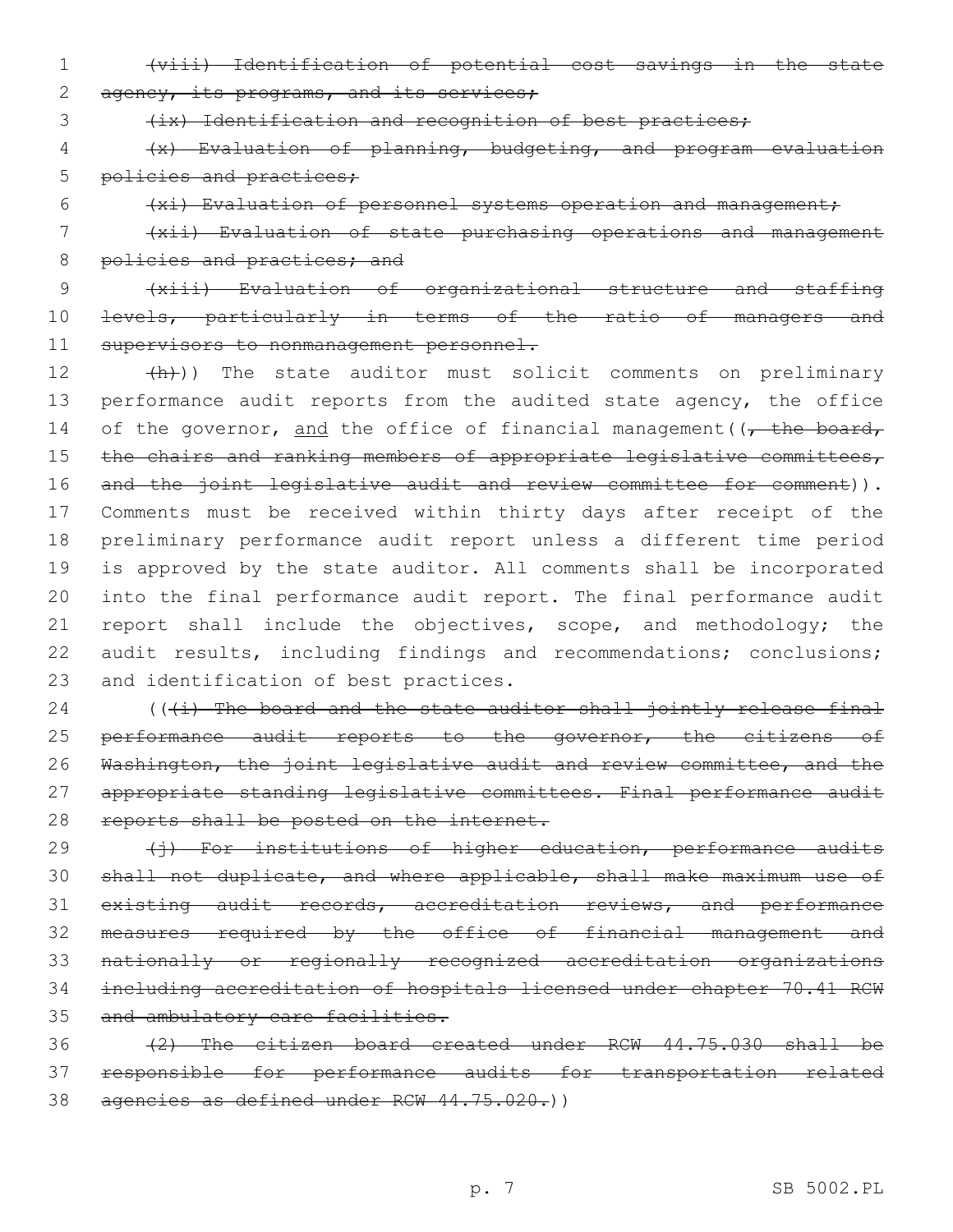**Sec. 6.** RCW 43.09.455 and 2005 c 385 s 9 are each amended to 2 read as follows:

 The audited agency is responsible for follow-up and corrective action on all performance audit findings and recommendations. The audited agency's plan for addressing each audit finding and recommendation shall be included in the final audit report. The plan shall provide the name of the contact person responsible for each action, the action planned, and the anticipated completion date. If the audited agency does not agree with the audit findings and recommendations or believes action is not required, then the action plan shall include an explanation and specific reasons.

 For agencies under the authority of the governor, the governor may require periodic progress reports from the audited agency until 14 all resolution has occurred.

 For agencies under the authority of an elected official other than the governor, the appropriate elected official may require periodic reports of the action taken by the audited agency until all 18 resolution has occurred.

 ((The board may request status reports on specific audits or  $finding.)$ )

 **Sec. 7.** 2012 c 164 s 709 (uncodified) is amended to read as 22 follows:

23 The state auditor shall conduct ((performance)) audits of the long-term in-home care program after consultation with affected 25 disability and aging stakeholder groups. The first audit must be completed within twelve months after January 7, 2012, and must be completed on a biennial basis thereafter. As part of this auditing process, the state shall hire five additional fraud investigators to ensure that clients receiving services at taxpayers' expense are medically and financially qualified to receive the services and are 31 actually receiving the services. An audit conducted by the state auditor under the authority of RCW 43.09.020 and 43.09.050(2) may 33 satisfy this requirement, provided that a performance audit of the program was completed in the preceding biennium.

 NEW SECTION. **Sec. 8.** The following acts or parts of acts are each repealed:

(1) 2005 c 385 s 1 (uncodified);37